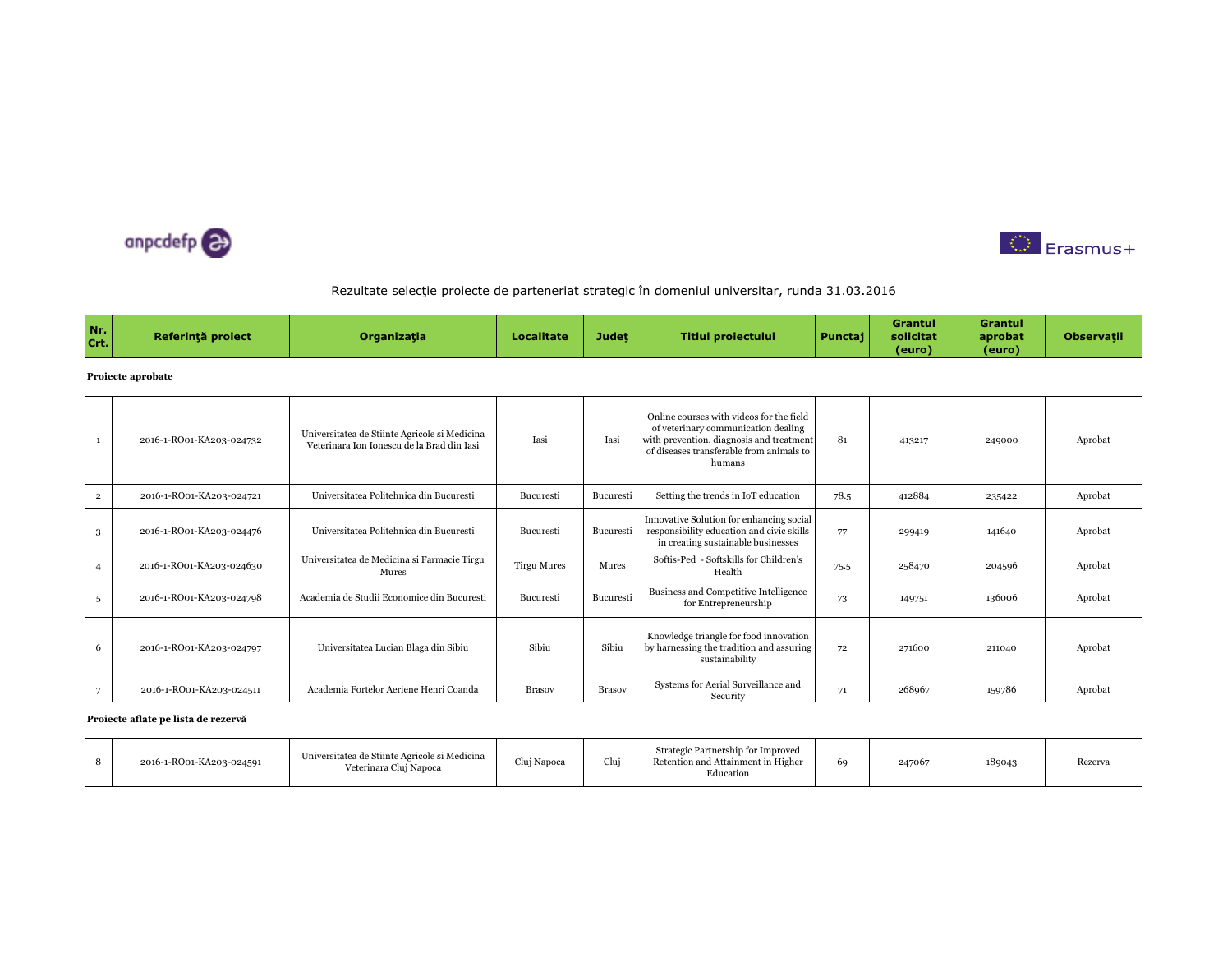



| Nr.<br>Crt. | Referință proiect        | Organizația                                                       | <b>Localitate</b> | <b>Judet</b>  | <b>Titlul proiectului</b>                                                                                           | Punctaj | <b>Grantul</b><br>solicitat<br>(euro) | Grantul<br>aprobat<br>(euro) | <b>Observatii</b>               |  |  |  |  |
|-------------|--------------------------|-------------------------------------------------------------------|-------------------|---------------|---------------------------------------------------------------------------------------------------------------------|---------|---------------------------------------|------------------------------|---------------------------------|--|--|--|--|
|             | <b>Proiecte respinse</b> |                                                                   |                   |               |                                                                                                                     |         |                                       |                              |                                 |  |  |  |  |
| 9           | 2016-1-RO01-KA203-024705 | Universitatea Transilvania din Brasov                             | <b>Brasov</b>     | <b>Brasov</b> | European University Network for Master<br>in Education                                                              | 68.5    | 294501                                | $\Omega$                     | Respins fonduri<br>insuficiente |  |  |  |  |
| 10          | 2016-1-RO01-KA203-024742 | Universitatea Politehnica din Bucuresti                           | Bucuresti         | Bucuresti     | Integrating Game-Based Learning and<br>Intercultural Exchanges in Academic<br>Curricula                             | 68      | 406935                                | $\Omega$                     | Respins fonduri<br>insuficiente |  |  |  |  |
| 11          | 2016-1-RO01-KA203-024490 | Universitatea Tehnica Gheorghe Asachi din Iasi                    | Iasi              | <b>Tasi</b>   | Knowledge Transfer of the Sustainable<br>Rehabilitation of the Built Environment<br>in Continuing Education         | 67.5    | 449293                                | $\Omega$                     | Respins fonduri<br>insuficiente |  |  |  |  |
| 12          | 2016-1-RO01-KA203-024671 | Academia Navala "Mircea cel Batran"                               | Constanta         | Constanta     | Educational Network for the Integration<br>of Women in the Maritime Professions                                     | 67      | 164460                                | $\Omega$                     | Respins fonduri<br>insuficiente |  |  |  |  |
| 13          | 2016-1-RO01-KA203-024421 | Universitatea Politehnica din Bucuresti                           | Bucuresti         | Bucuresti     | Orientarea - Social, reflexive and digital<br>skills for career exploration and career<br>management                | 65      | 298580                                | $\Omega$                     | Respins fonduri<br>insuficiente |  |  |  |  |
| 14          | 2016-1-RO01-KA203-024545 | National School of Political Studies and Public<br>Administration | Bucuresti         | Bucuresti     | Active Citizenship, a Real Chance for<br>Students to Engage in the Quality<br><b>Assurance Processes and Bodies</b> | 65      | 329744                                | $\Omega$                     | Respins fonduri<br>insuficiente |  |  |  |  |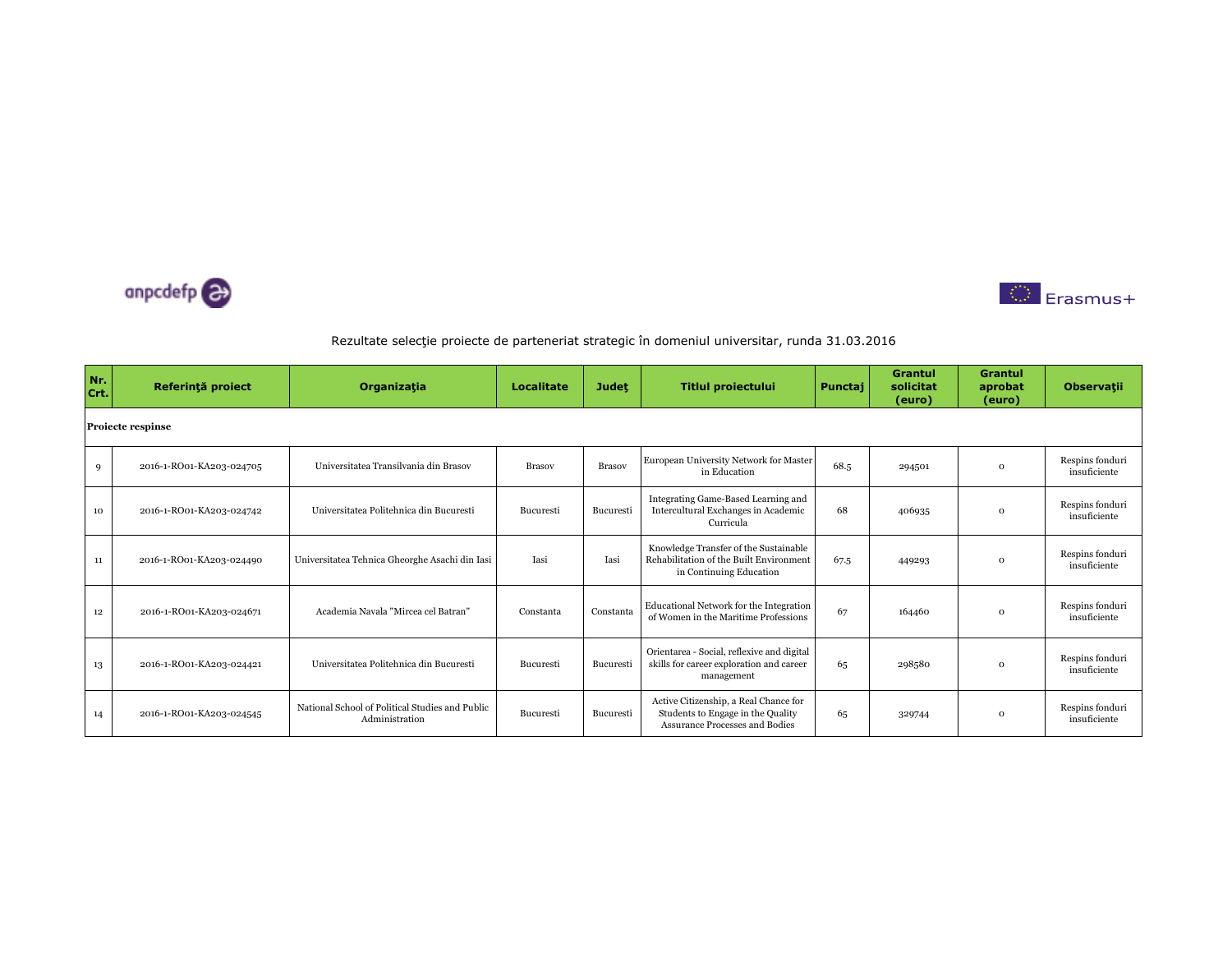



| Nr.<br>Crt. | Referință proiect        | Organizația                                                       | <b>Localitate</b> | <b>Judet</b>  | <b>Titlul proiectului</b>                                                                                                                                                                                                                                            | Punctaj | <b>Grantul</b><br>solicitat<br>(euro) | <b>Grantul</b><br>aprobat<br>(euro) | <b>Observatii</b>               |
|-------------|--------------------------|-------------------------------------------------------------------|-------------------|---------------|----------------------------------------------------------------------------------------------------------------------------------------------------------------------------------------------------------------------------------------------------------------------|---------|---------------------------------------|-------------------------------------|---------------------------------|
| 15          | 2016-1-RO01-KA203-024631 | Universitatea Maritima din Constanta                              | Constanta         | Constanta     | Safe Sailing Safe Seas. High standards<br>training in maritime education by<br>evolving dynamic curricular programs in<br>response to the challenge of producing<br>competitive seafarers, and in answer to<br>the needs of an ever-dynamic maritime<br>environment. | 64.5    | 280320                                | $\Omega$                            | Respins fonduri<br>insuficiente |
| 16          | 2016-1-RO01-KA203-024429 | National School of Political Studies and Public<br>Administration | Bucuresti         | Bucuresti     | Society online: Building Next-Generation<br>of Globally Responsible Digital<br>Entrepreneurs (Digi-Grent)                                                                                                                                                            | 64      | 411435                                | $\Omega$                            | Respins fonduri<br>insuficiente |
| 17          | 2016-1-RO01-KA203-024613 | Hospice Casa Sperantei                                            | <b>Brasov</b>     | <b>Brasov</b> | Undergraduate education in palliative<br>care according to European Association<br>of Palliative Care recommendations                                                                                                                                                | 63.5    | 433884                                | $\mathbf 0$                         | Respins fonduri<br>insuficiente |
| 18          | 2016-1-RO01-KA203-024664 | Universitatea Babes Bolyai                                        | Cluj Napoca       | Cluj          | Inclusive Education for Sustainable<br><b>Community Development</b>                                                                                                                                                                                                  | 62.5    | 374022                                | $\mathbf 0$                         | Respins fonduri<br>insuficiente |
| 19          | 2016-1-RO01-KA203-024665 | Academia de Studii Economice din Bucuresti                        | Bucuresti         | Bucuresti     | Enhance regional higher education offer<br>in business & economics with regard to<br>its relevance for the labor market                                                                                                                                              | 62.5    | 242782                                | $\Omega$                            | Respins fonduri<br>insuficiente |
| 20          | 2016-1-RO01-KA203-024435 | Universitatea Politehnica din Bucuresti                           | Bucuresti         | Bucuresti     | Enseigner les compétences<br>interculturelles par le biais des<br>technologies numériques et du Tal                                                                                                                                                                  | 62      | 188608                                | $\Omega$                            | Respins fonduri<br>insuficiente |
| 21          | 2016-1-RO01-KA203-024806 | Universitatea Alexandru Ioan Cuza din Iasi                        | Iasi              | Iasi          | Teaching Learning Spaces Competence<br>in Early Childhood Education                                                                                                                                                                                                  | 62      | 345701                                | $\mathbf{o}$                        | Respins fonduri<br>insuficiente |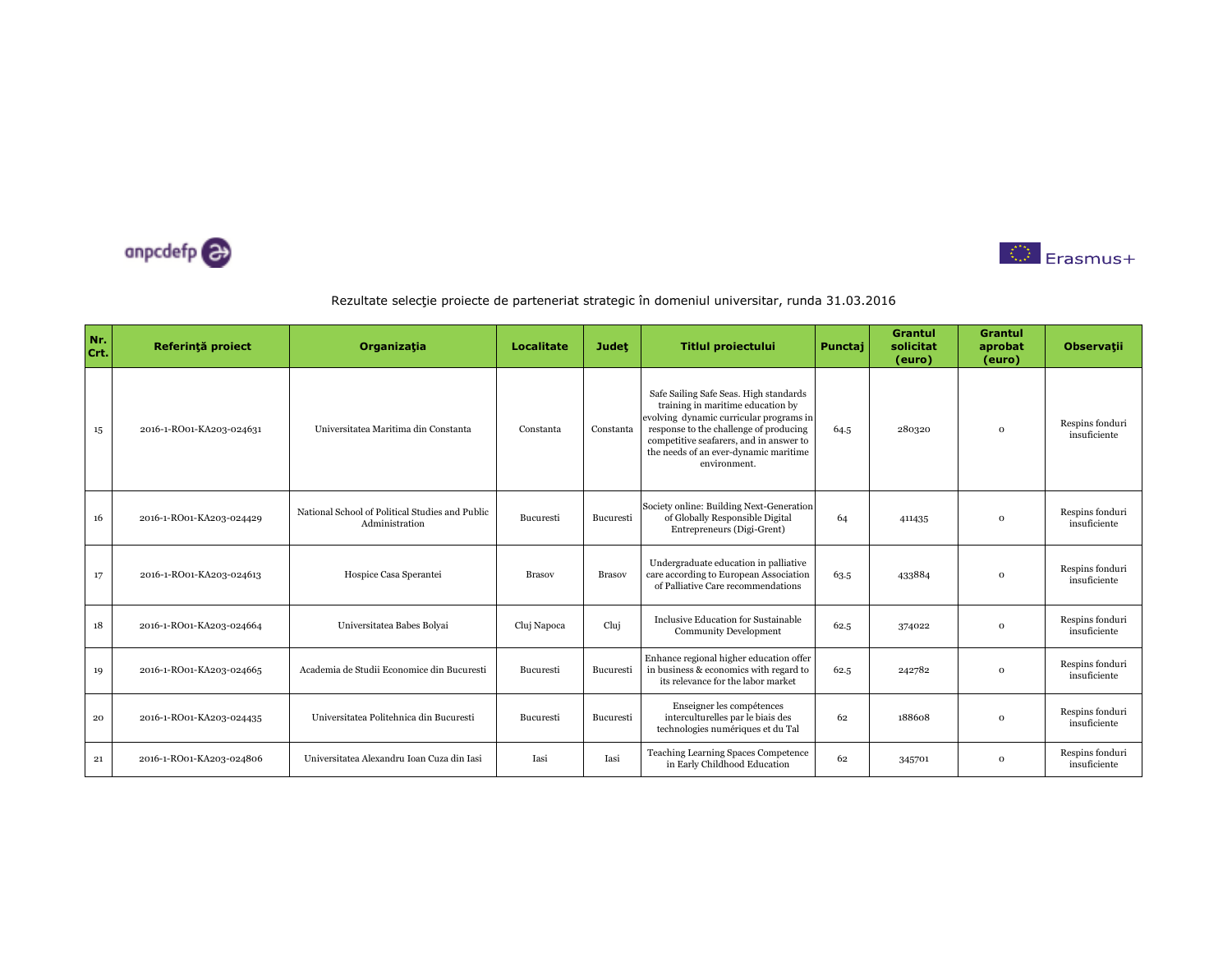



| Nr.<br>Crt. | Referință proiect        | Organizația                                                                                                         | <b>Localitate</b>  | <b>Judet</b> | Titlul proiectului                                                                                                                                                                                              | Punctaj | <b>Grantul</b><br>solicitat<br>(euro) | <b>Grantul</b><br>aprobat<br>(euro) | <b>Observatii</b>               |
|-------------|--------------------------|---------------------------------------------------------------------------------------------------------------------|--------------------|--------------|-----------------------------------------------------------------------------------------------------------------------------------------------------------------------------------------------------------------|---------|---------------------------------------|-------------------------------------|---------------------------------|
| $^{22}$     | 2016-1-RO01-KA203-024795 | Universitatea Lucian Blaga din Sibiu                                                                                | Sibiu              | Sibiu        | Social Entrepreneurship - Changing<br>Mentalities, Facilitating Inclusion                                                                                                                                       | 61      | 292980                                | $\mathbf 0$                         | Respins fonduri<br>insuficiente |
| 23          | 2016-1-RO01-KA203-024500 | Universitatea de Stiinte Agricole si Medicina<br>Veterinara a Banatului Regele Mihai I al<br>Romaniei din Timisoara | Timisoara          | Timis        | Personality-tailored career counselling -<br>well suited employees for the perfect jobs                                                                                                                         | 60.5    | 289883                                | $\Omega$                            | Respins fonduri<br>insuficiente |
| 24          | 2016-1-RO01-KA203-024581 | Universitatea Dunarea de Jos din Galati                                                                             | Galati             | Galati       | Empowering Engineering Education: Eco<br>Innovation                                                                                                                                                             | 60.5    | 248955                                | $\mathbf 0$                         | Respins fonduri<br>insuficiente |
| 25          | 2016-1-RO01-KA203-024740 | Academia de Studii Economice din Bucuresti                                                                          | Bucuresti          | Bucuresti    | Educating Students as Sustainable and<br>Responsible Entrepreneurs                                                                                                                                              | 60.5    | 274500                                | $\mathbf 0$                         | Respins fonduri<br>insuficiente |
| 26          | 2016-1-RO01-KA203-024439 | Universitatea Politehnica din Bucuresti                                                                             | Bucuresti          | Bucuresti    | Building Social Responsibility and<br>Awareness in European Universities                                                                                                                                        | 60      | 185400                                | $\Omega$                            | Respins fonduri<br>insuficiente |
| 27          | 2016-1-RO01-KA203-024460 | Universitatea Vasile Alecsandri din Bacau                                                                           | Bacau              | Bacau        | Enhancing teaching and<br>entrepreneurship attitudes in European<br>Higher education                                                                                                                            | 60      | 374865                                | $\mathbf 0$                         | Respins fonduri<br>insuficiente |
| 28          | 2016-1-RO01-KA203-024761 | Universitatea Babes Bolyai                                                                                          | Cluj Napoca        | Clui         | Fostering the Development and<br>Application of ICT in Teacher Education                                                                                                                                        | 60      | 392630                                | $\Omega$                            | Respins fonduri<br>insuficiente |
| 29          | 2016-1-RO01-KA203-024451 | Academia Navala "Mircea cel Batran"                                                                                 | Constanta          | Constanta    | Promoting European multilingualism<br>and cooperation in the field of maritime<br>higher education through the creation of<br>an online illustrated dictionary of<br>maritime terms in 11 European<br>Languages | 57.5    | 297169                                | $\mathbf 0$                         | Respins punctaj<br>insuficient  |
| 30          | 2016-1-RO01-KA203-024796 | Universitatea Petru Maior din Targu Mures                                                                           | <b>Targu Mures</b> | Mures        | Boosting the Soft Skills of Higher<br><b>Education Students and Graduates</b>                                                                                                                                   | 57.5    | 254646                                | $\Omega$                            | Respins punctaj<br>insuficient  |
| 31          | 2016-1-RO01-KA203-024610 | Universitatea de Medicina si Farmacie Grigore T.<br>Popa Iasi                                                       | Iasi               | Iasi         | Case-based learning and virtual cases to<br>foster critical thinking skills of students                                                                                                                         | 56      | 292202                                | $\Omega$                            | Respins punctaj<br>insuficient  |
| 32          | 2016-1-RO01-KA203-024759 | Universitatea din Pitesti                                                                                           | Pitesti            | Arges        | Teacher2020+Fostering entrepreneurial<br>teaching and learning at a European<br>level                                                                                                                           | 55      | 263520                                | $\mathbf 0$                         | Respins punctaj<br>insuficient  |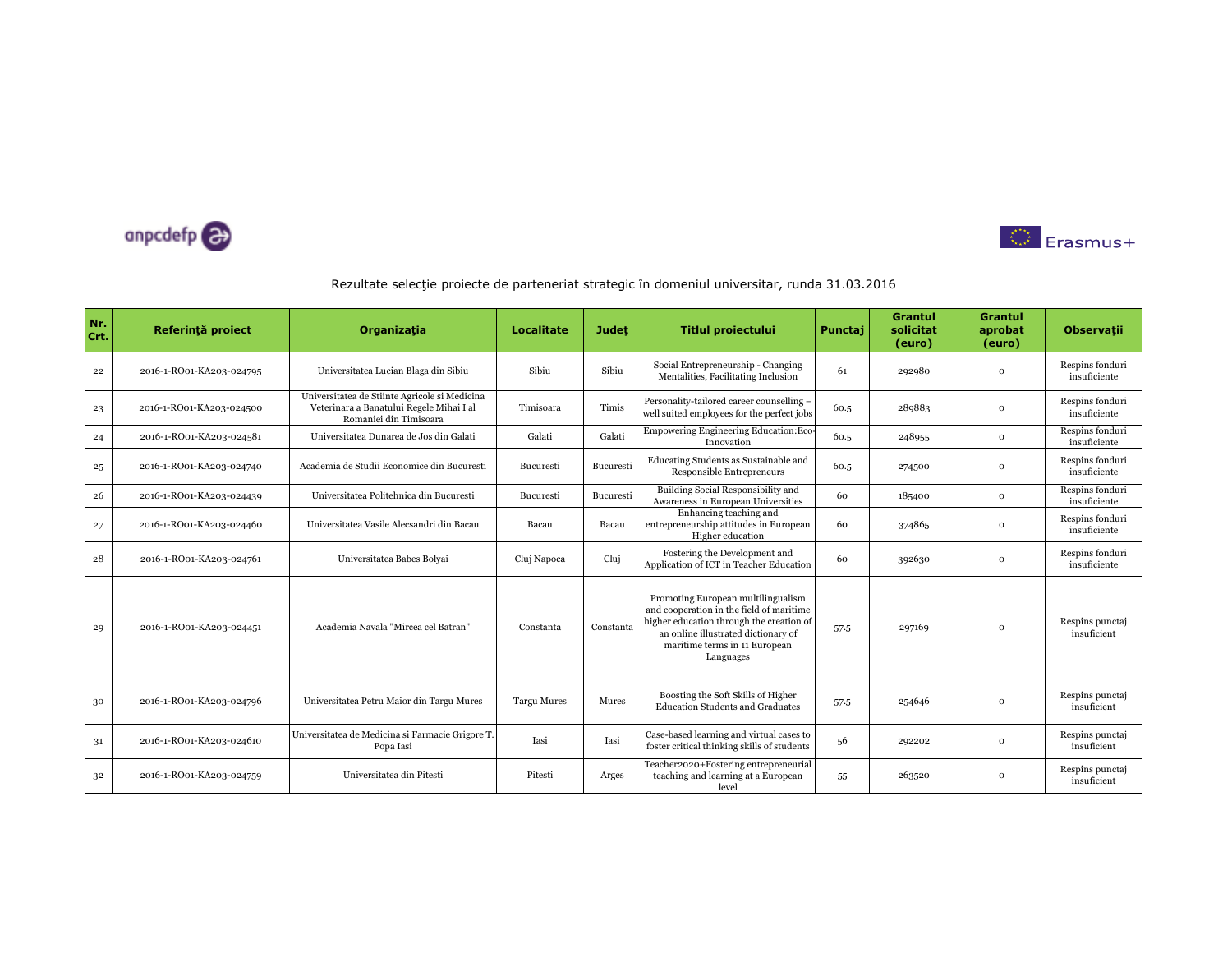



| Nr.<br>Crt. | Referință proiect        | Organizația                                                          | Localitate  | <b>Judet</b> | <b>Titlul proiectului</b>                                                                                                                                                                                                 | Punctaj | Grantul<br>solicitat<br>(euro) | Grantul<br>aprobat<br>(euro) | <b>Observatii</b>              |  |  |
|-------------|--------------------------|----------------------------------------------------------------------|-------------|--------------|---------------------------------------------------------------------------------------------------------------------------------------------------------------------------------------------------------------------------|---------|--------------------------------|------------------------------|--------------------------------|--|--|
| 33          | 2016-1-RO01-KA203-024541 | Universitatea Babes Bolyai                                           | Cluj Napoca | Cluj         | EUniversity MusEUms Partnership for<br>CommEUnity                                                                                                                                                                         | 52      | 258062                         | $\mathbf{o}$                 | Respins punctaj<br>insuficient |  |  |
| 34          | 2016-1-RO01-KA203-024587 | Universitatea Vasile Alecsandri din Bacau                            | Bacau       | Bacau        | European Evidence Based Practice-<br>network in healthcare. Co-operation<br>between higher education institutes to<br>close the gap between the principles of<br>EBP and the implementation in the<br>clinical work field | 50.5    | 443070                         | $\mathbf{o}$                 | Respins punctaj<br>insuficient |  |  |
| 35          | 2016-1-RO01-KA203-024758 | Universitatea din Oradea                                             | Oradea      | Bihor        | 21st Century Skills for Social Workers<br>and HR Specialists                                                                                                                                                              | 45.5    | 115510                         | $\mathbf{o}$                 | Respins punctaj<br>insuficient |  |  |
| 36          | 2016-1-RO01-KA203-024760 | Universitatea "Athenaeum" din Bucuresti                              | Bucuresti   | Bucuresti    | Increasing the capacity of labor market<br>integration                                                                                                                                                                    | 43      | 374901                         | $\mathbf{o}$                 | Respins punctaj<br>insuficient |  |  |
| 37          | 2016-1-RO01-KA203-024819 | Universitatea Crestina Dimitrie Cantemir<br>Organizatie Nonprofit    | Bucuresti   | Bucuresti    | Transnational Platform on<br>Entrepreneurship in Students Teaching<br>Practice                                                                                                                                            | 41      | 298664                         | $\mathbf{o}$                 | Respins punctaj<br>insuficient |  |  |
| 38          | 2016-1-RO01-KA203-024670 | Universitatea de Medicina si Farmacie Iuliu<br>Hatieganu Cluj-Napoca | Cluj-Napoca | Cluj         | Inter-institutional support for training in<br>hematopoietic stem cell transplantation                                                                                                                                    | 40      | 294726                         | $\mathbf{o}$                 | Respins punctaj<br>insuficient |  |  |
|             | Proiecte ineligibile     |                                                                      |             |              |                                                                                                                                                                                                                           |         |                                |                              |                                |  |  |